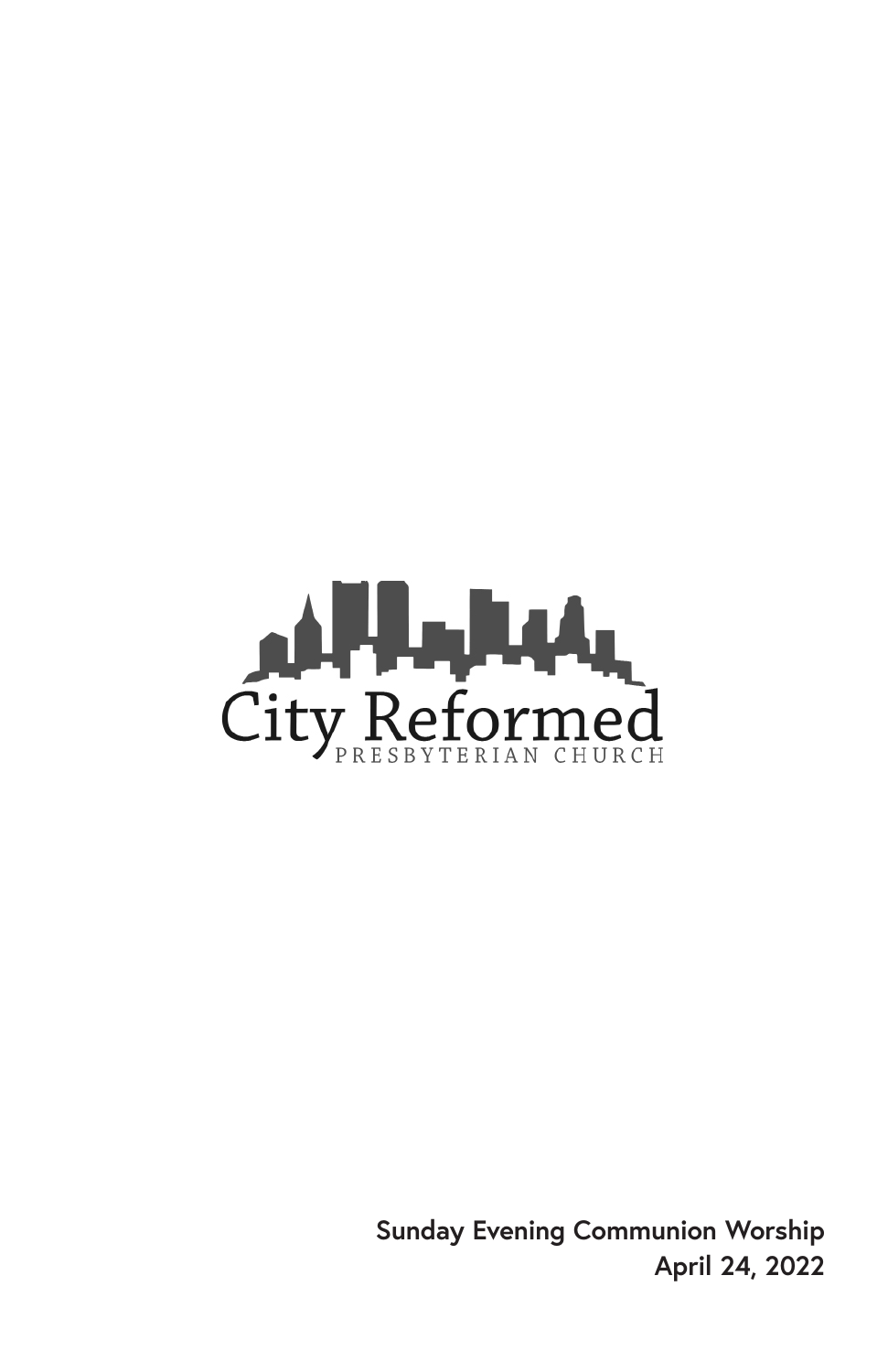# **Welcome to City Reformed Presbyterian Church**

We are glad to have you join us for worship today. If you would like more information, please contact us at office@cityreformed.org or visit our website: **cityreformed.org**.

### **Reflections**

"*Grace* is favour, and *peace* its fruits. The former includes all that is comprehended in the love of God as exercised towards sinners: and the latter all the benefits which flow from that love."

- Charles Hodge

# **About Us**

#### **Sunday Morning Worship Service**

10:15AM Winchester Thurston Auditorium 5059 Ellsworth Ave Pittsburgh PA, 15213

LIVESTREAM: *tinyurl.com/CRPClive*

#### **Sunday Evening Service**

5:30PM Greenfield Chapel 3929 Coleman Street Pittsburgh PA, 15207

#### **Church Office**

3929 Coleman St. Pittsburgh, PA 15207 412-720-7014 office@cityreformed.org cityreformed.org

**Church Center App:**



#### **Donations**

Online: Church Center App (Give) OR *cityreformed.org/give* Mail: Church Office address above "Attn: Bookkeeper" (please make checks payable to City Reformed Presbyterian Church)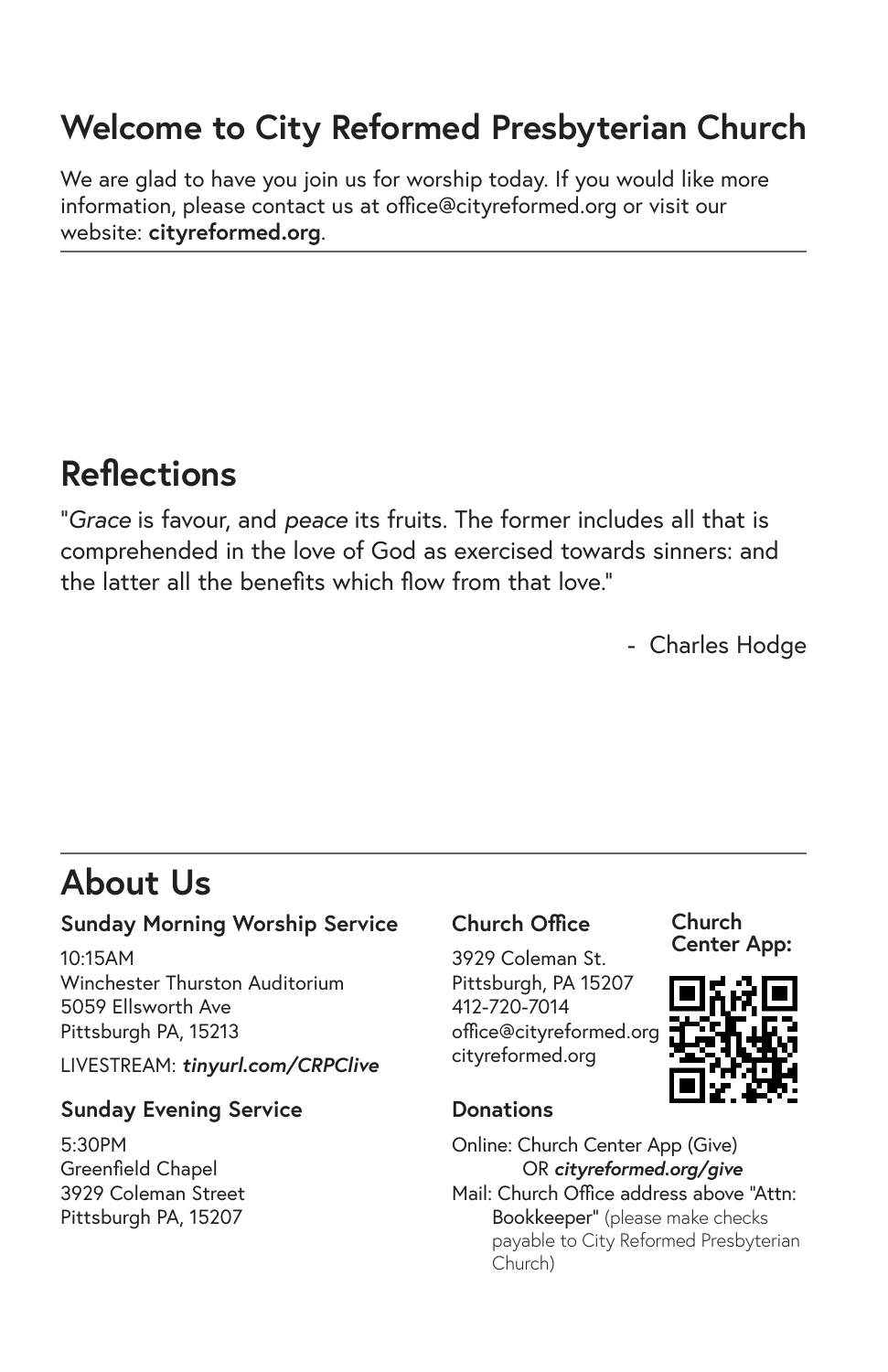# **Worship Service**

**City Reformed Presbyterian Church** Sunday Evening Worship – April 24, 2022 Presider: Elder Joe Stehle

### **Call to Worship: Psalm 133**

*Please stand for the Call to Worship if you are able.*

Leader Behold, how good and pleasant it is

- **People when brothers dwell in unity!**
- Leader It is like the precious oil on the head, running down on the beard,
- Pe**ople on the beard of Aaron, running down on the collar of his robes!**
- Leader It is like the dew of Hermon, which falls on the mountains of Zion!
- **People For there the Lord has commanded the blessing, life forevermore.**

# **Prayer of Invocation**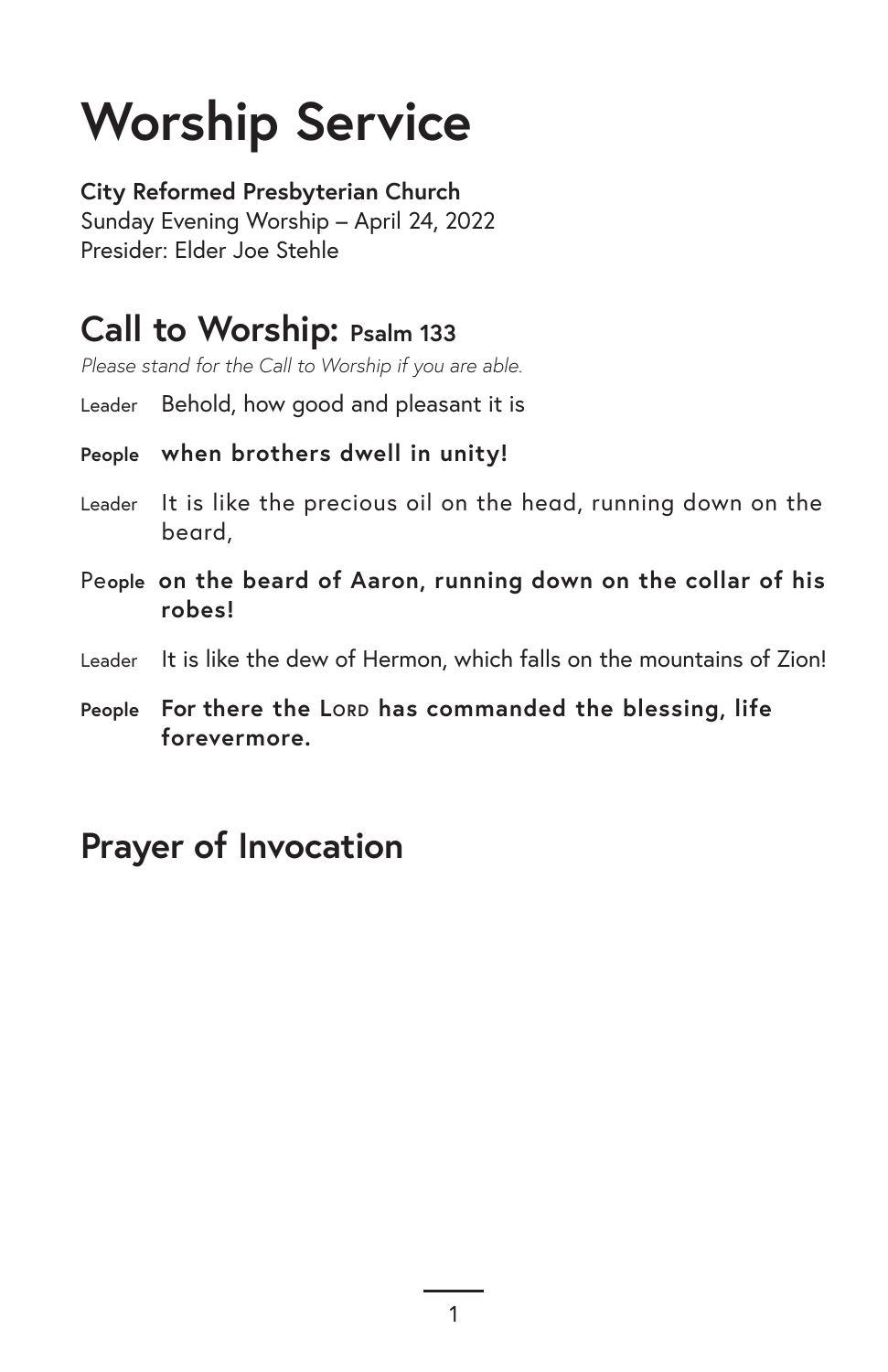### **Crown Him With Many Crowns**

*(Words: Matthew Bridges 1951 Music: George Job Elvey 1868)*

Crown Him with many crowns The Lamb upon His throne Hark how the heavenly anthem drowns All music but its own Awake my soul and sing Of Him who died for thee And hail Him as thy matchless King Through all eternity

Crown Him the Lord of life Who triumphed o'er the grave And rose victorious in the strife For those He came to save His glories now we sing Who died and rose on high Who died eternal life to bring And lives that death may die

Crown Him the Lord of love Behold His hands and side Rich wounds yet visible above In beauty glorified No angel in the sky Can fully bear that sight But downward bends each burning eye At mysteries so bright

Crown Him the Lord of peace Whose pow'r a sceptre sways From pole to pole That wars may cease And all be prayer and praise His reign shall know no end And round His pierced feet Fair flowers of paradise extend Their fragrance ever sweet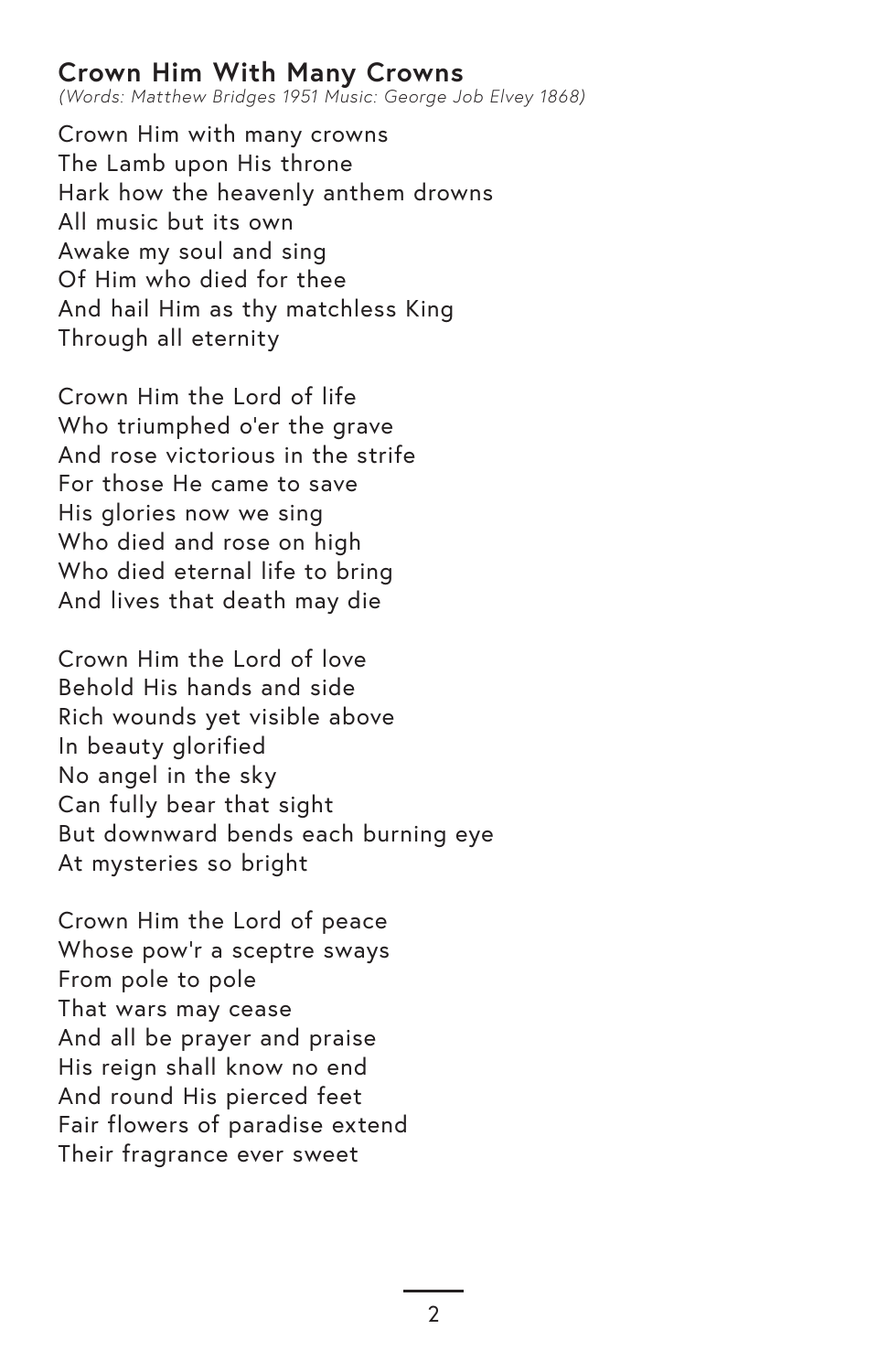Crown Him the Lord of years The Potentate of time Creator of the rolling spheres Ineffably sublime All hail Redeemer hail For Thou hast died for me Thy praise shall never never fail Throughout eternity

### **Eternal Weight of Glory**

*(Words & Music: Wendell Kimbrough 2013)*

Now the days and hours and moments Of our suff'ring seem so long And the toilsome wait and wond'ring Threaten silence to our song Now our pain is real and pressing Where our faith is thin and weak But our hope is set on Jesus And we cling to him our strength

*For behold I tell a myst'ry At the trumpet sound we'll wake Death is swallowed up in vict'ry When we meet our King of Grace Every year we thought was wasted Every night we cried How long All will be a passing moment In our Savior's vict'ry song*

Oh eternal weight of glory Oh inheritance divine We will see our Lord redeeming Every past and future time All our pains will be transfigured Like the scars of Christ our Lord We will see the weight of glory And our broken years restored

We will see our wounded Savior We'll behold him face to face And we'll hear our anguished stories Sung as vict'ry songs of grace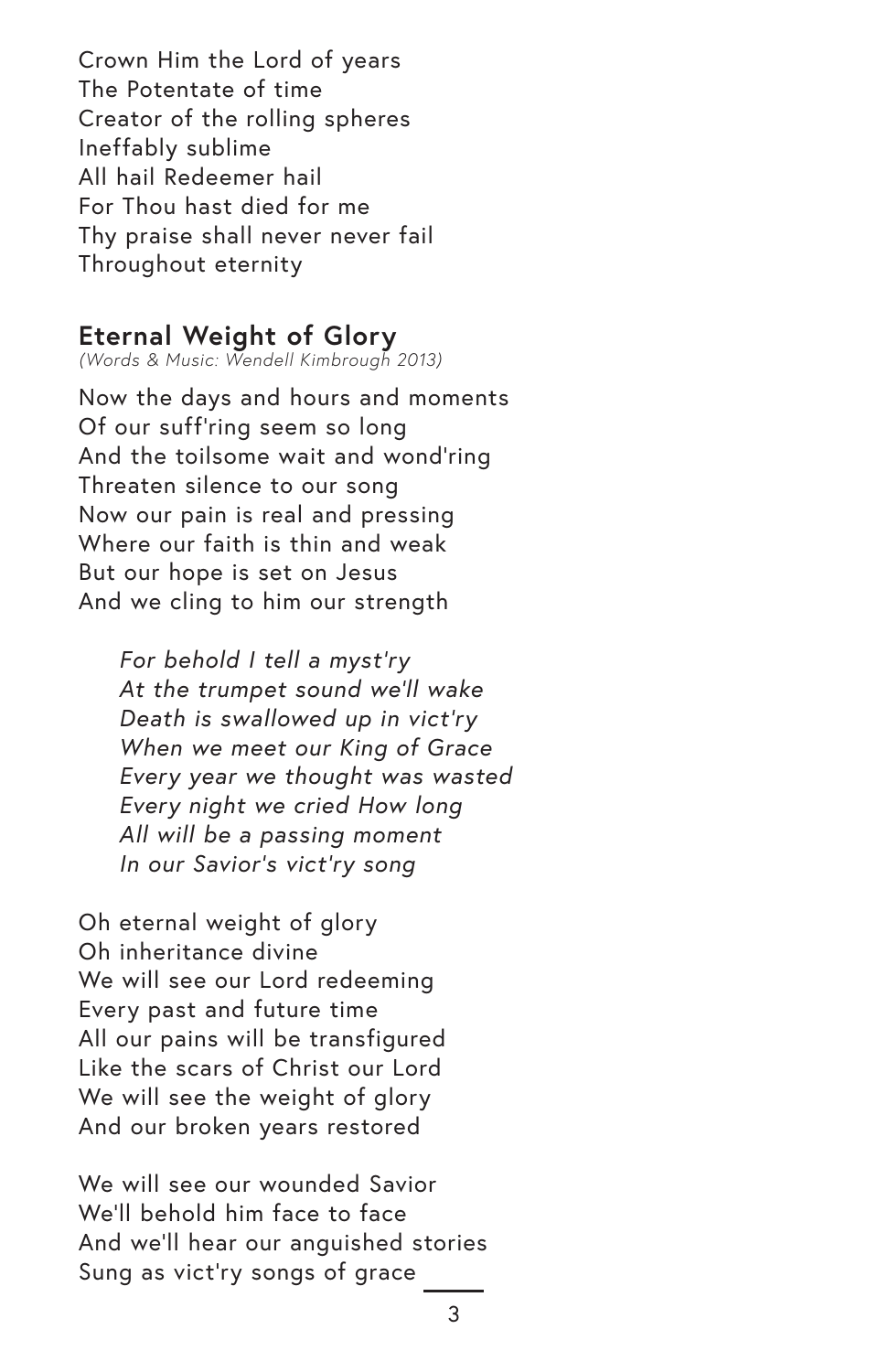### **Call to Confession: Deuteronomy 6:4-5**

"Hear, O Israel: The LORD our God, the LORD is one. You shall love the LORD your God with all your heart and with all your soul and with all your might.

# **Prayer of Confession:**

**Lord, you are infinite, eternal and unchanging. You are worthy of our time and our attention. You are the most significant and interesting thing in the universe. We should love you with all of our heart, and all of our soul, and all of our mind, and all of our strength. But, we confess that our attention shifts quickly. Your glory does not interest us as it should. Our hearts are divided, our souls are twisted, our minds wander, and we invest little strength in loving you. We easily think about our hobbies and our achievements, but we give little thought to you. Please help us to focus. Change our desires and awaken our passion for what is truly noble and good. May we tremble before your Word and be aware of your power to shake all things by your voice. Help us to worship. Help us to honor you in our mind. Send your Spirit to calm us and direct our focus. Amen.**

# **Silent Confession**

### **Assurance of Pardon: Romans 5:6-8**

For while we were still weak, at the right time Christ died for the ungodly. For one will scarcely die for a righteous person—though perhaps for a good person one would dare even to die— but God shows his love for us in that while we were still sinners, Christ died for us.

# **Corporate Prayer**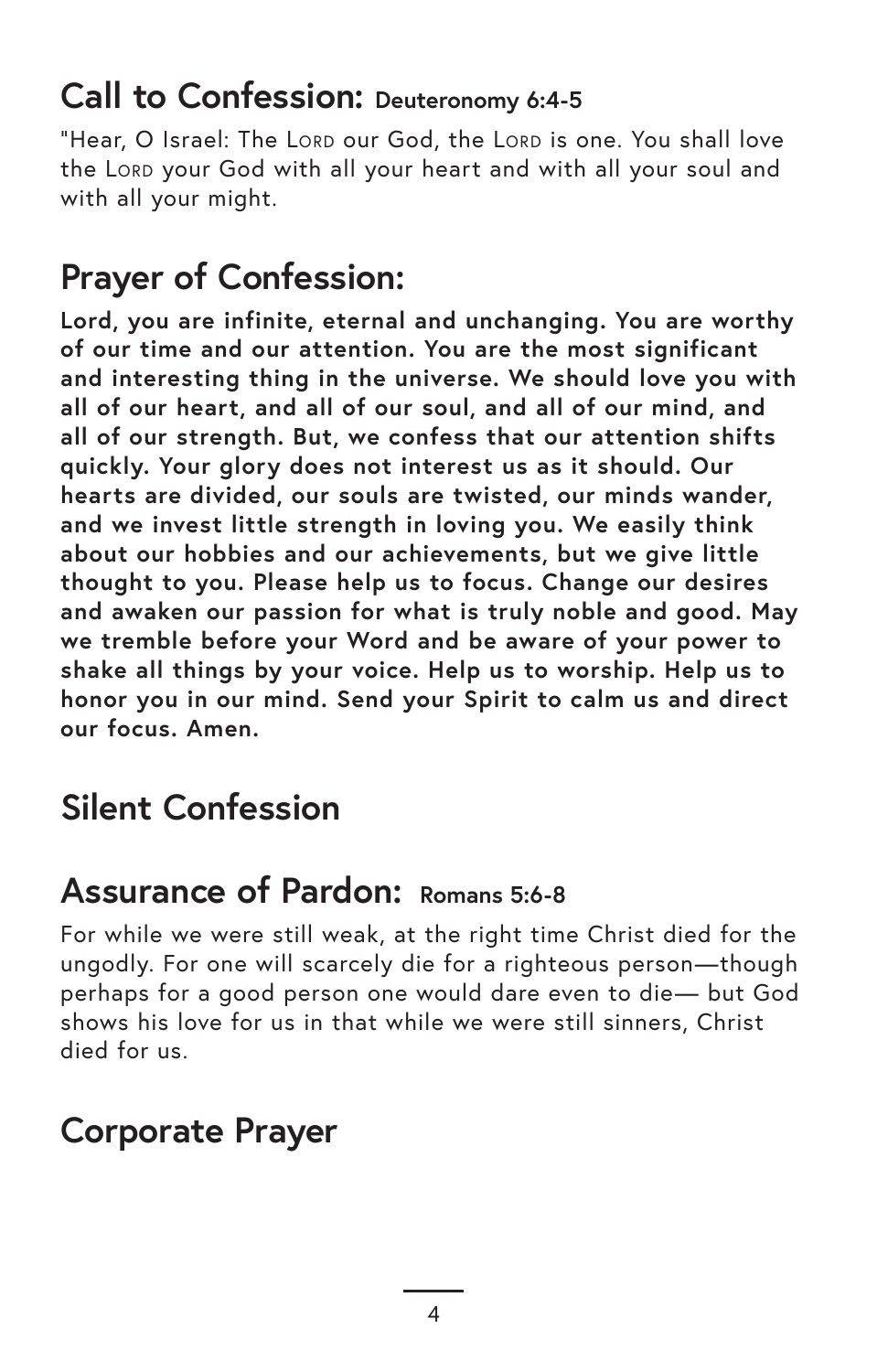# **Song of Renewal**

We consider tithes & offering as an act of worship within the corporate family of *Christ. Please direct giving online or via mail (cityreformed.org/give; 3929 Coleman St., 15207).*

### **Stronger**

*(Words & Music: Ben Fielding & Reuben Morgan 2007)*

There is Love that came for us Humbled to a sinner's cross You broke my shame and sinfulness You rose again victorious

Faithfulness none can deny Through the storm and through the fire There is truth that sets me free Jesus Christ who lives in me

*You are stronger, you are stronger Sin is broken, you have saved me It is written, "Christ is risen" Jesus You are Lord of all*

No beginning and no end You're my hope and my defense You came to seek and save the lost You paid it all upon the cross

So let Your Name be lifted higher Be lifted higher, be lifted higher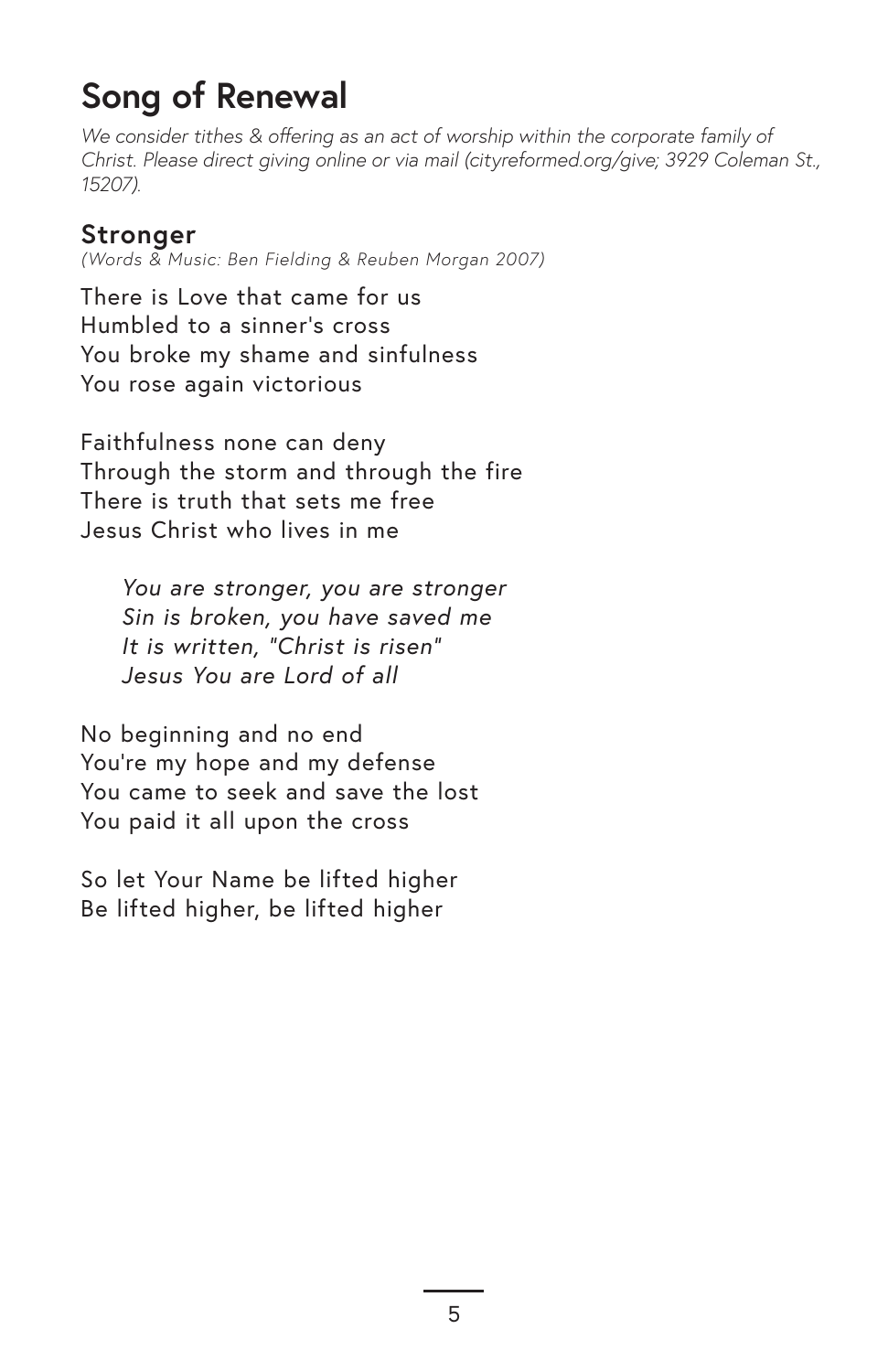# **Scripture & Homily**

**1 Corinthians 1:1-17 "A Messy Church and a Perfect Savior- The introduction of the first letter of Paul to the Corinthians"**

- Reverend Joseph Bianco

Paul, called by the will of God to be an apostle of Christ Jesus, and our brother Sosthenes,

2 To the church of God that is in Corinth, to those sanctified in Christ Jesus, called to be saints together with all those who in every place call upon the name of our Lord Jesus Christ, both their Lord and ours:

3 Grace to you and peace from God our Father and the Lord Jesus Christ.

4 I give thanks to my God always for you because of the grace of God that was given you in Christ Jesus, <sup>5</sup>that in every way you were enriched in him in all speech and all knowledge— 6 even as the testimony about Christ was confirmed among you— 7 so that you are not lacking in any gift, as you wait for the revealing of our Lord Jesus Christ, <sup>8</sup>who will sustain you to the end, guiltless in the day of our Lord Jesus Christ. 9 God is faithful, by whom you were called into the fellowship of his Son, Jesus Christ our Lord.

10I appeal to you, brothers, by the name of our Lord Jesus Christ, that all of you agree, and that there be no divisions among you, but that you be united in the same mind and the same judgment. 11For it has been reported to me by Chloe's people that there is quarreling among you, my brothers. <sup>12</sup>What I mean is that each one of you says, "I follow Paul," or

6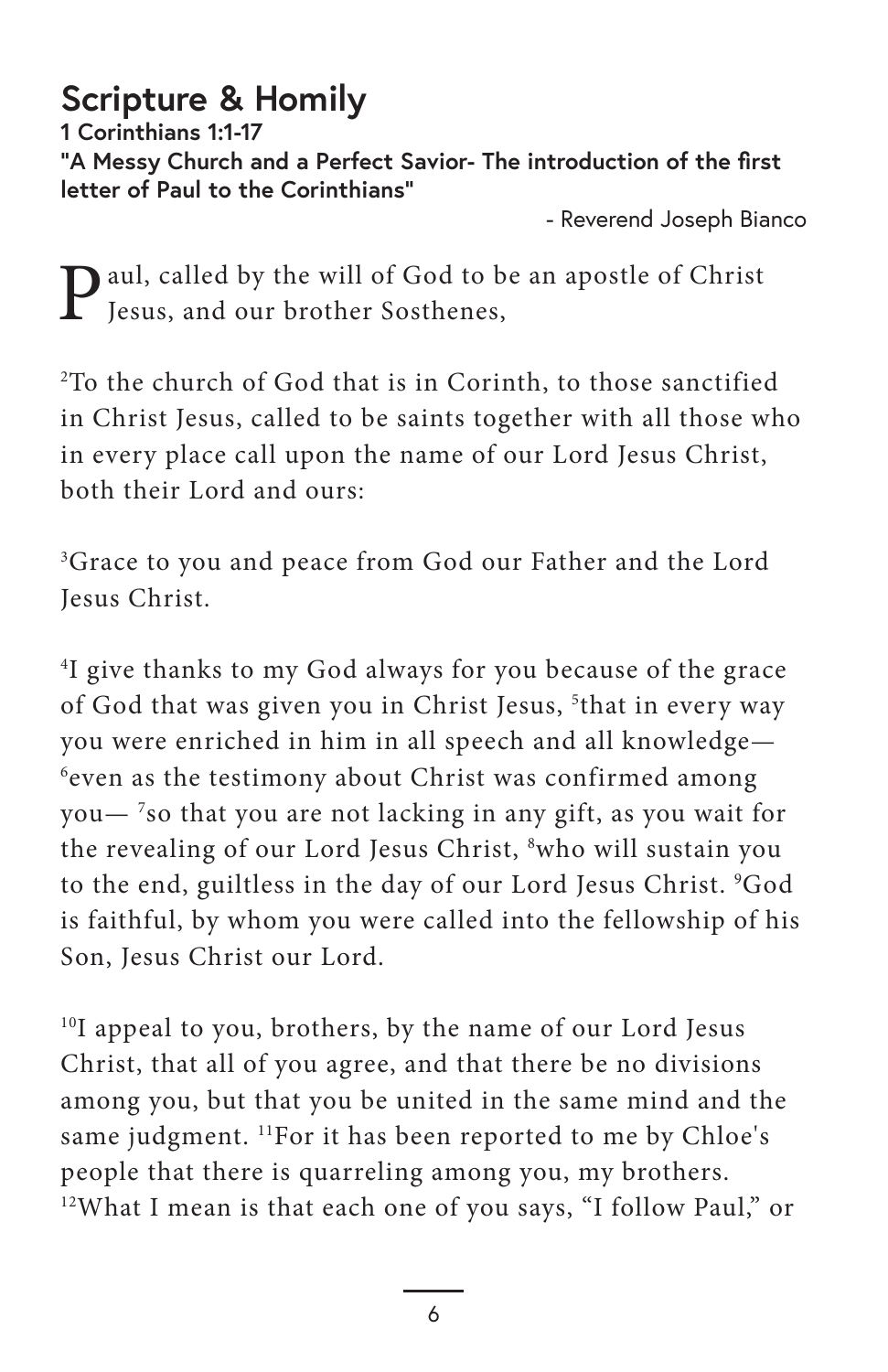"I follow Apollos," or "I follow Cephas," or "I follow Christ." <sup>13</sup>Is Christ divided? Was Paul crucified for you? Or were you baptized in the name of Paul? 14I thank God that I baptized none of you except Crispus and Gaius, 15so that no one may say that you were baptized in my name. 16(I did baptize also the household of Stephanas. Beyond that, I do not know whether I baptized anyone else.) 17For Christ did not send me to baptize but to preach the gospel, and not with words of eloquent wisdom, lest the cross of Christ be emptied of its power.

Leader This is the Word of the Lord.

### **People Thanks be to God**

### Additional Scripture

Romans 10:12 / For there is no distinction between Jew and Greek; for the same Lord is Lord of all, bestowing his riches on all who call on him.

Ephesians 4:5 / one Lord, one faith, one baptism,

James 1:19 / Know this, my beloved brothers: let every person be quick to hear, slow to speak, slow to anger;

2 Peter 1:16 / For we did not follow cleverly devised myths when we made known to you the power and coming of our Lord Jesus Christ, but we were eyewitnesses of his majesty.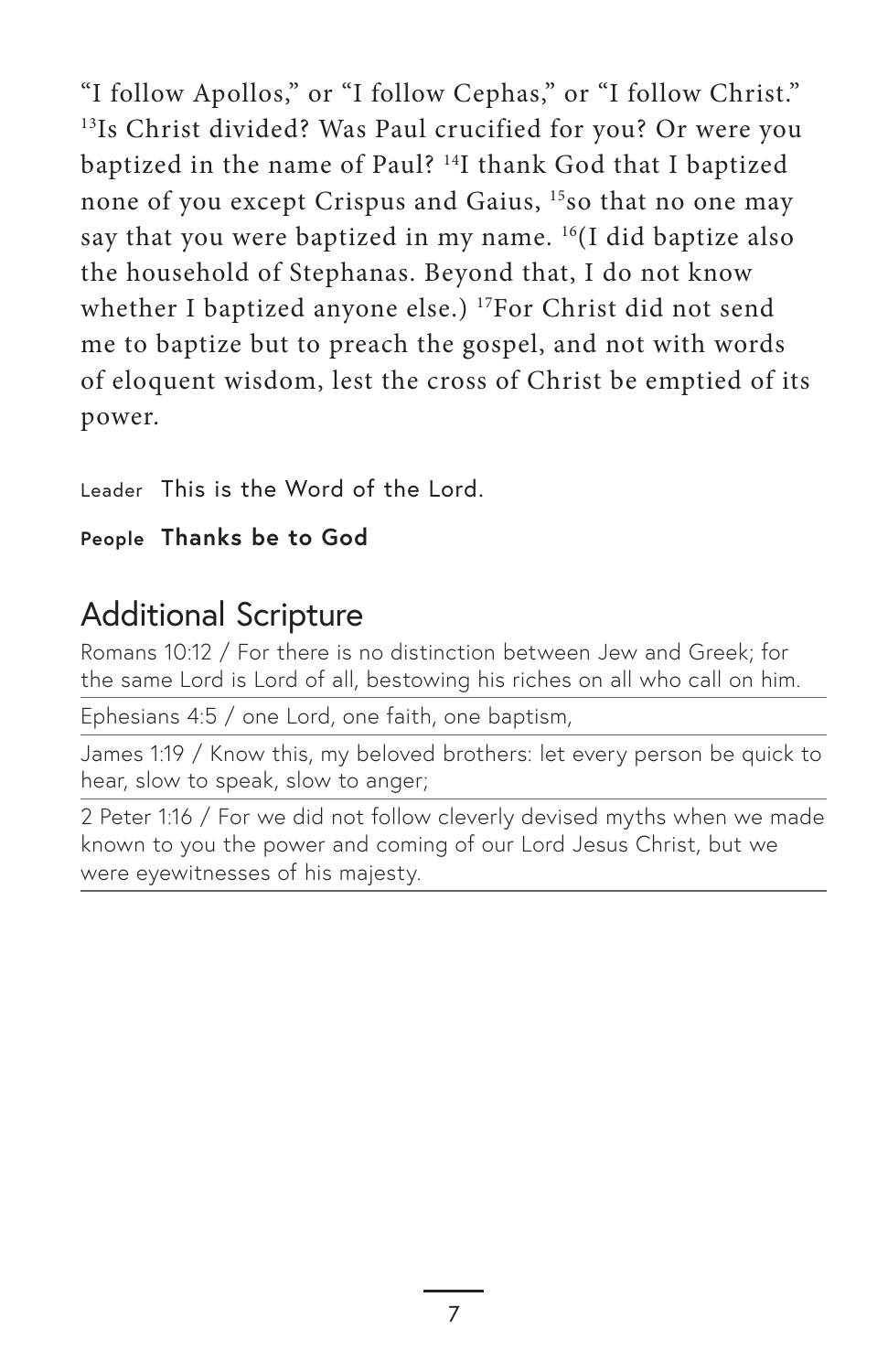# **Sermon Outline**

Proposition: Jesus saves absolutely.

Fallen condition: In every aspect of our lives (our performance, our jobs, our families, our looks, our souls, etc.) we are tempted to add to the salvation of Jesus.

Main Points:

- 1. You really are Christians (even when a mess)
- 2. Christians strive for agreement (because you really are believers)
- 3. Christ is always Savior (Christians can fail big)

Conclusion: Rehearse the Gospel

# **Communion**

*City Reformed Church invites all baptized Christians who are willing to forsake their sins and trust Christ alone for salvation, and who are members of congregations which proclaim the gospel, to receive Holy Communion with us. Parents with non-communing children are encouraged to bring their children forward during communion. The elders will lay a hand on their head and briefly pray for them as they serve you.*

*Communion is served with wine and with grape juice. The wine is placed in the two outer circles of the communion tray, and the grape juice is placed in the inner circle. Because Jesus used wine during the first communion service, we believe using real wine is beneficial. However, participants are welcome to choose. There is also glutenfree bread available on each plate.*

*Please join us in song as we celebrate Christ dwelling with his church in the sacrament of communion.*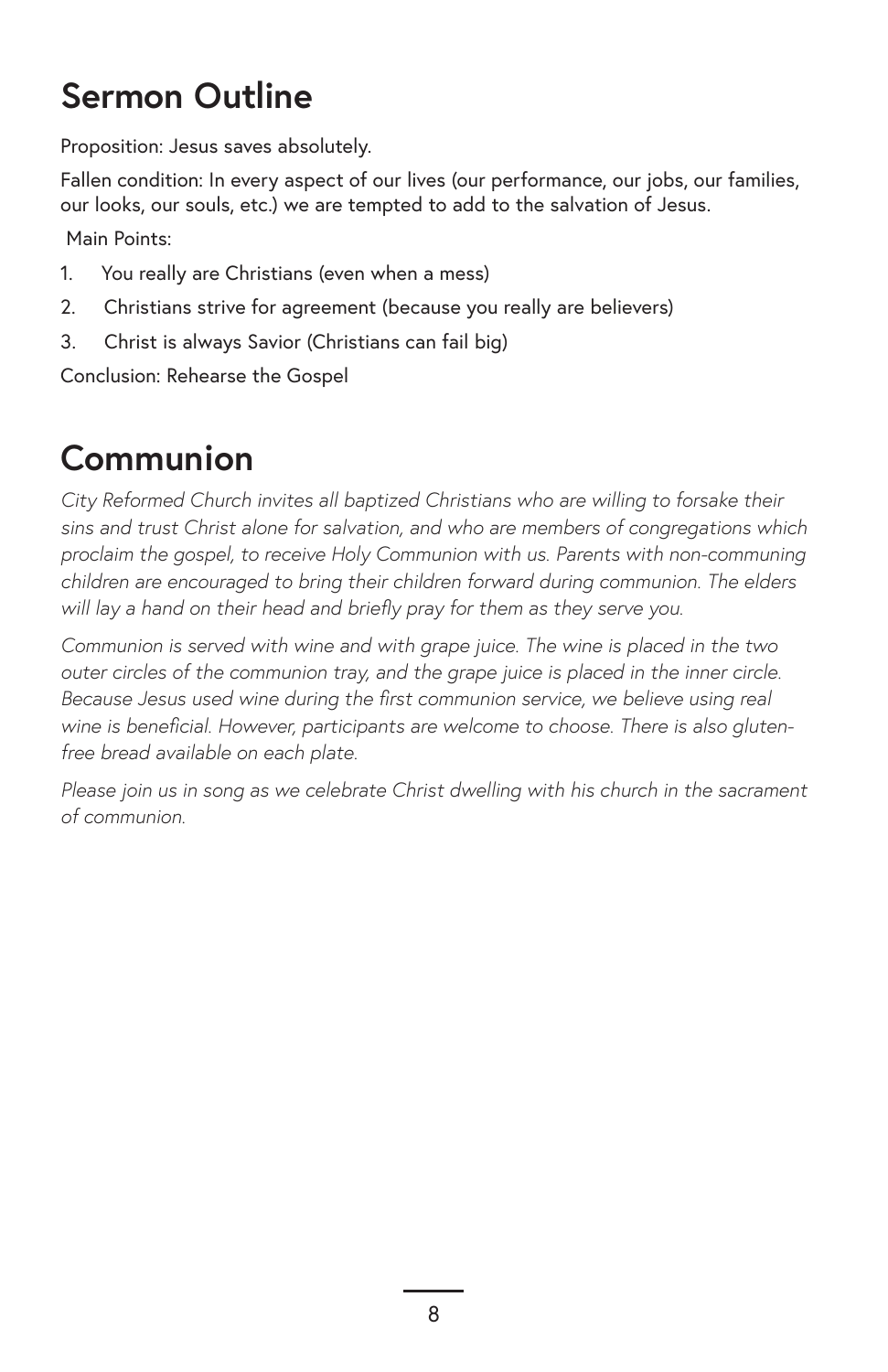# **Songs of Communion**

**Hallelujah What A Savior- Man of Sorrows** 

*(Words & Music: Philip Paul Bliss 1875)*

Man of Sorrows! What a name For the Son of God, Who came Ruined sinners to reclaim.

> *Hallelujah! What a Savior! Hallelujah! What a Savior!*

Bearing shame and scoffing rude, In my place condemned He stood; Sealed my pardon with His blood.

Guilty, vile, and helpless we; Spotless Lamb of God is He; Full atonement! Can it be?

Lifted up was He to die; "It is finished!" was His cry; Now in heav'n exalted high.

When He comes, our glorious King, All His ransomed home to bring, Then anew His song we'll sing:

#### **I Know That My Redeemer Lives**

*(Words: Samuel Medley 1775 Music: "Duke Street" John Warrington Hatton 1793)*

I know that my Redeemer lives What comfort this sweet sentence gives He lives He lives who once was dead He lives my everlasting Head

He lives my kind wise constant Friend Who still will keep me to the end He lives and while He lives I'll sing Jesus my Prophet Priest and King